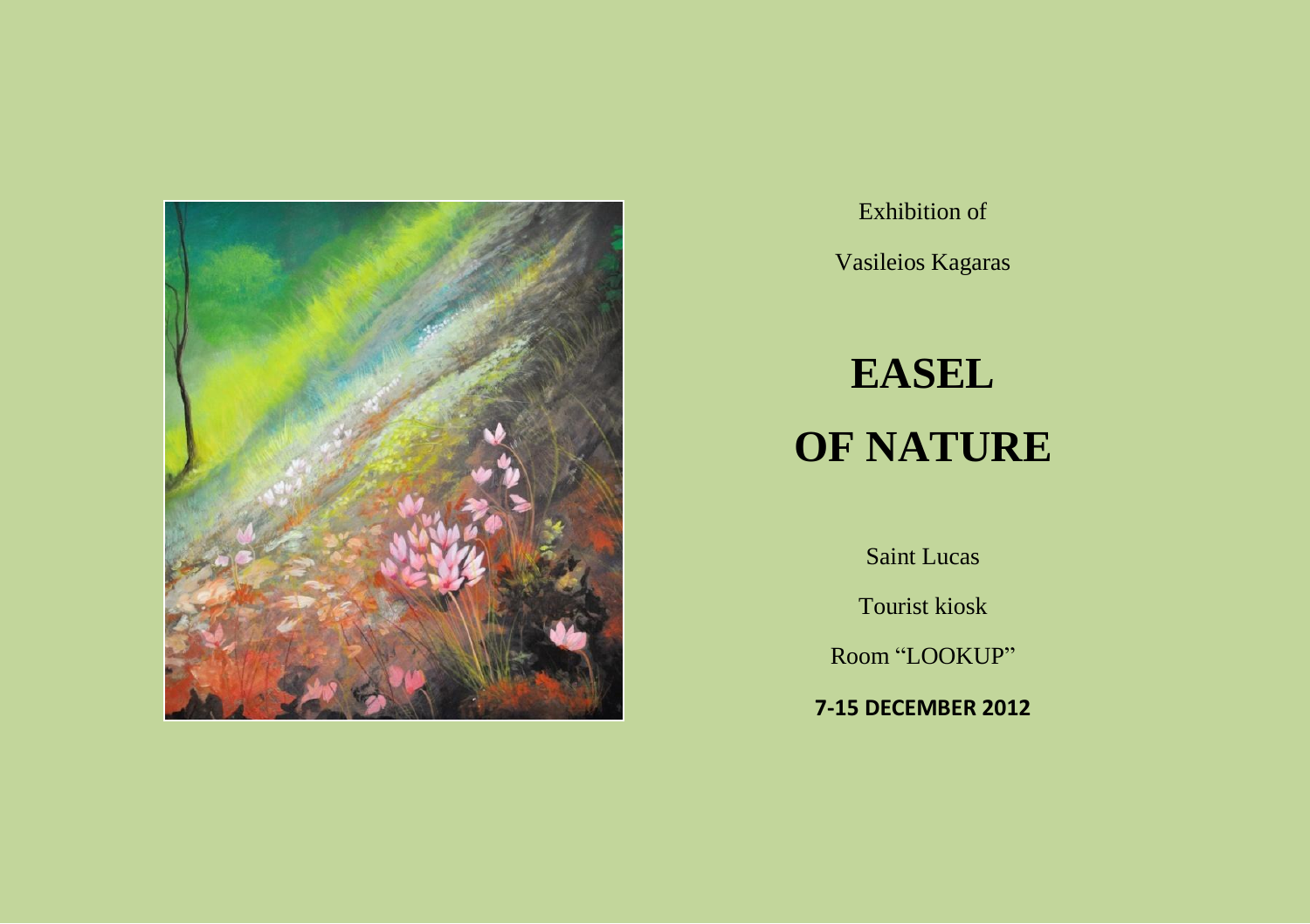

Vasileios Kagaras, a true son of Christos Kagaras, seems as if he has been ready since birth to accept every beauty of this ancient art. Man first painted and then built. His expressive need seems primary.

The works of the exhibition represent the beginning of an artistic development, a path. The course begins with the intention of expressing the feeling of the surrounding world.

The outdoor compositions convey to the receiver personal gazes from journeys through the seasons, changes of time, reflections projected by the pulsating intensity of the siege light, until its last. Yellow, red, blue, brown are mixed, combined, shaped and depicted on canvas' dreamy, transcendental natures.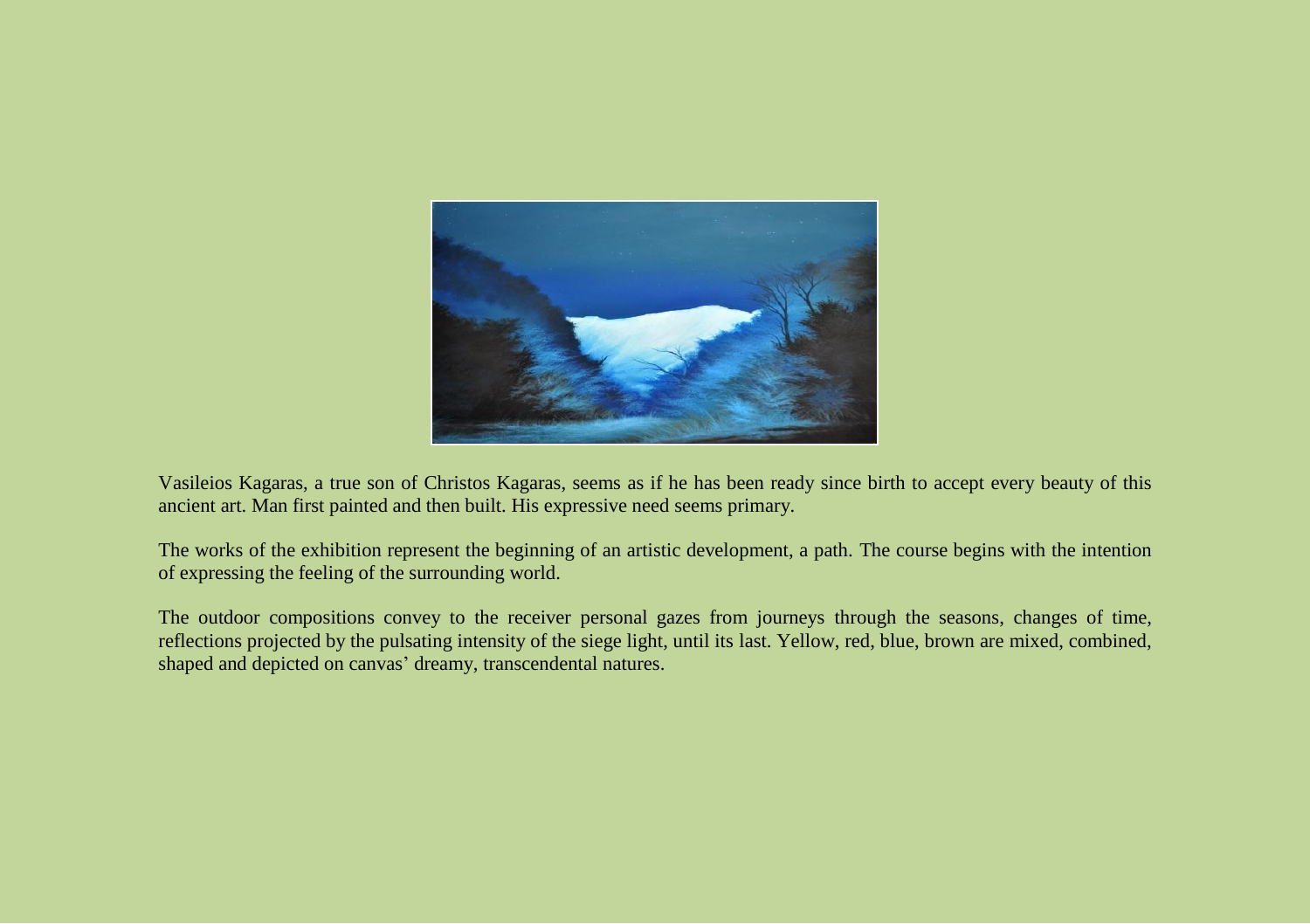

The way Vasileios handles the colors is revealing and airy. If you go beyond what you see, it is freedom.

If you add to the mixture the strong load of the senses that penetrates the painter's love, we have conditions for creation. Finally, we have what characterizes the work ...detachment of artistic quintessence.

By paraphrasing *Françoise*Sagan, one can say that his art surprises reality.

.

**Athanasios Kagaras**